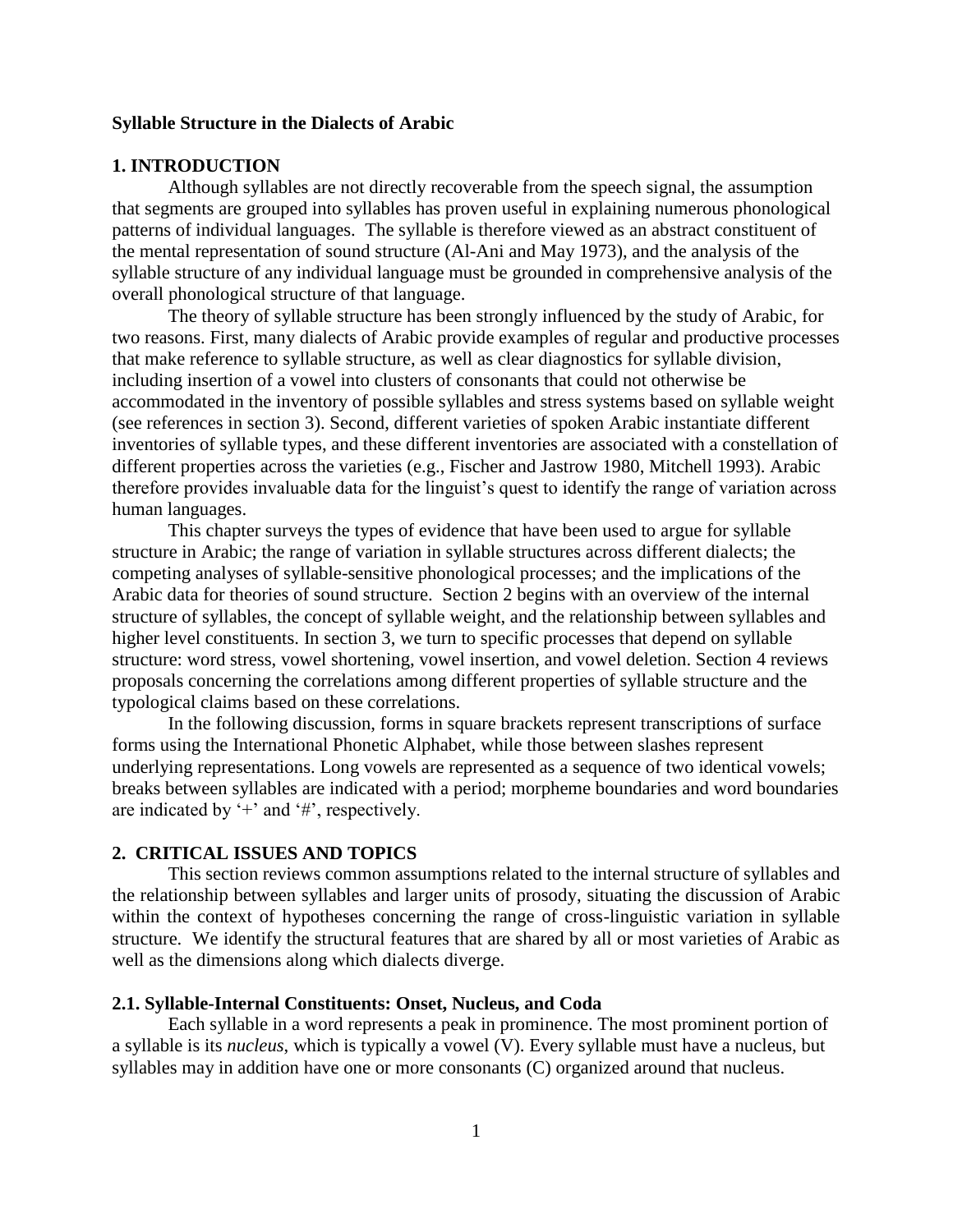Consonant(s) preceding the nucleus constitute the *syllable onset* and consonants following the nucleus constitute the *syllable coda*. Onsets and codas are called *syllable margins*, and margins containing a single consonant are called *simple onsets* or *codas,* while those containing more than one consonant are *complex onsets* or *complex codas*. Syllables that end in a vowel (lack a coda) are called *open syllables*, while syllables containing a coda are called *closed syllables*.

While a syllable containing only a nucleus would appear to be the most basic structure, it is generally agreed that the universally preferred syllable consists of a single-consonant onset plus a nucleus (Blevins 1995). CV syllables are found in every language, and some languages (e.g., Hua of Papua New Guinea) have only CV syllables. However, alongside CV syllables, most languages admit at least one of the following additional options: onsetless (vowel-initial) syllables; syllables with complex onsets; and syllables containing codas of one or more consonants. A well-established implicational universal concerns the complexity of syllable margins: any language that allows complex onsets/codas also allows simpler onsets/codas.

Most and possibly all varieties of Arabic share two features: the presence of syllables with simple codas and the absence of onsetless syllables. Thus, syllables of the shape CV and CVC are found in all varieties of Arabic, while V or VC syllables are unattested. The requirement that syllables must have onsets implies that in a VCV sequence, the syllable boundary will always fall before the consonant (V.CV). Evidence for the onset requirement comes from the fact that vowel-initial words borrowed into Arabic are typically produced by Arabic speakers with an added glottal stop in onset position (e.g., [ʔotobiis] 'autobus'). Similarly, *hamzat al-wasl*, a glottal stop, appears before vowel-initial morphemes (e.g., [ibn] 'son') in contexts where there is no preceding consonant to provide an onset.

Divergence among Arabic varieties is found in the types of segments that may serve as syllable nuclei and in the possibility (and composition) of complex onsets or codas. In syllable nuclei, languages tend to favor segments of high sonority, where relative sonority may be defined according to some version of the following scale (Clements 1990):

| (1) Sonority Scale: |                                                  |
|---------------------|--------------------------------------------------|
|                     |                                                  |
|                     | vowelglideliquidnasalobstruent (fricative, stop) |

While it is not uncommon to find languages with relatively high sonority consonants in nucleus position (e.g., the liquid [l] in the second syllable of the English word *cattle*), languages that allows nuclei to consist of obstruents (fricatives and stops) are far more rare. Although the analysis of Moroccan Arabic syllable structure has been a topic of debate for decades (see, e.g., Harrell 1962, Dell and Elmedlaoui 2002)--with researchers disagreeing even on basic transcription--Moroccan Arabic (like some other North African dialects) is a strong candidate for a language with obstruent syllable nuclei. Most recently, Shaw et al. (2009, 2011) provide evidence that the timing of articulatory gestures in words like Moroccan [ktab] 'book' supports the analysis of this word as disyllabic [k.tab] rather than as a monosyllable with a complex onset. The property of allowing syllables with low-sonority nuclei may have its origin in contact with Berber dialects, which appear to share this feature (Dell and Elmedlaoui 2002, Versteegh 1997).

Another dimension along which Arabic varieties differ is the tolerance (or lack thereof) of complex syllable margins (Mitchell 1993, Kiparsky 2003). Complex onsets are proscribed in Modern Standard Arabic as well as in dialects of Cairo and environs but are common in many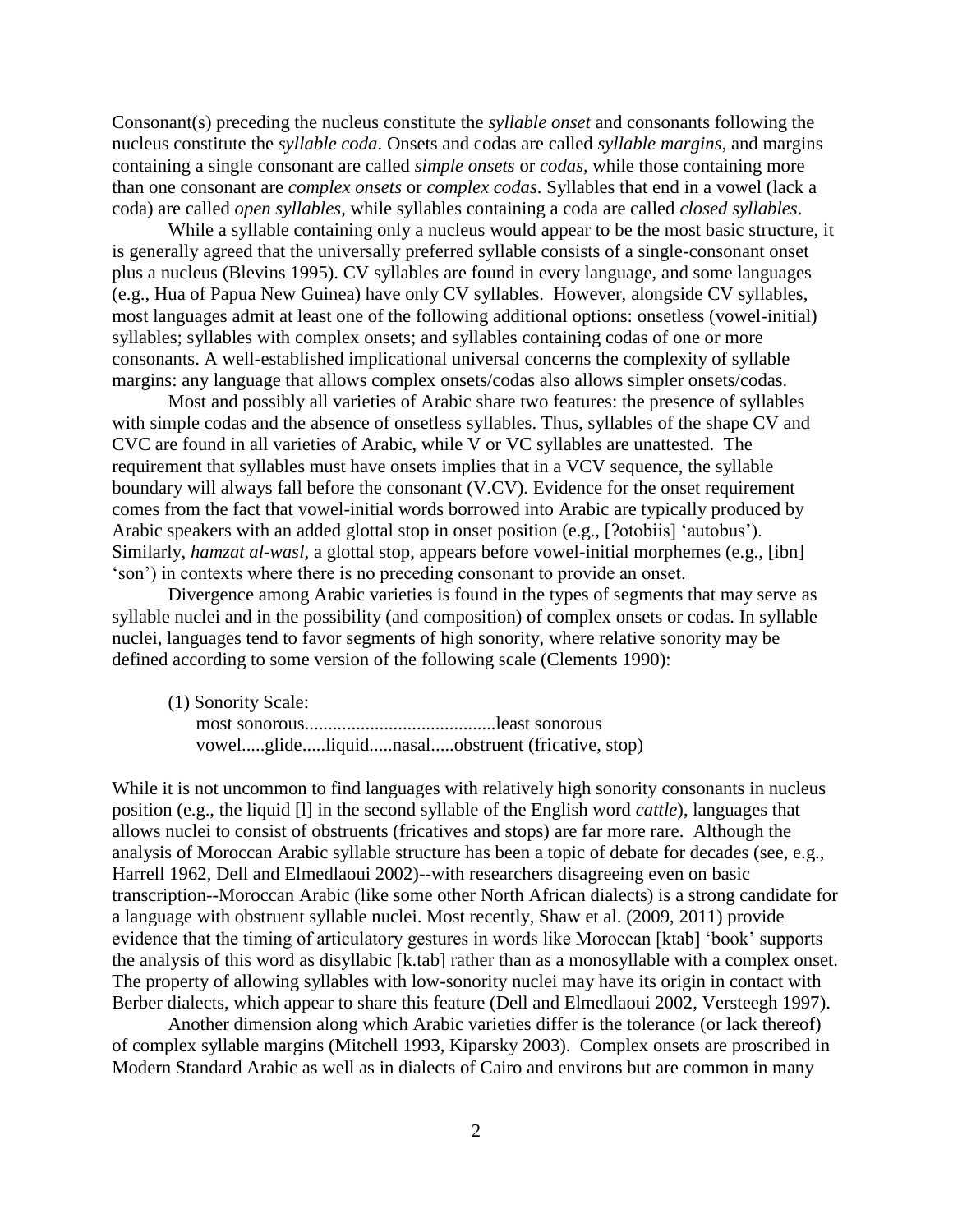other varieties, as illustrated by the pronunciation of 'big' as disyllabic [ki.biir] in Cairene Arabic but as monosyllabic [kbiir] in Syrian Arabic, for example. In contrast, complex codas are found in Modern Standard Arabic, in Egyptian dialects, and in Moroccan, but are missing in many other dialects, as illustrated by the pronunciation of 'dog' as [kalb] in Cairene Arabic but as [ka.lib] in Eastern Libyan Arabic. The analysis of syllable structure is complicated by the fact that in many dialects, complex margins are possible only at phrase edges, a topic we return to below.

Dialects that permit complex syllable margins may be further distinguished by their restrictions on possible sequences of consonants within the margin. Segments within a syllable tend to be arranged according to the Sonority Sequencing Principle (Selkirk 1984, Clements 1990) which dictates that sonority should increase approaching the syllable nucleus; for example, [kl], which rises in sonority, is more common in onset position than the falling sonority sequence [lk], while the converse is true for coda position. Certain varieties, such as Lebanese Arabic (Kenstowicz 1986) and possibly Tripoli Arabic (Kenstowicz and Abdul-Karim 1980, Kiparsky 2003), permit only falling sonority complex codas, as in [ħilm] 'dream'; sequences of rising sonority are broken by insertion of a vowel, as in [ħimil] 'load', where the underlined vowel is inserted (though Watson (2007:345) argues that vowel insertion in Tripoli Arabic is dependent on style rather than sonority). Cairene Arabic is unusual among the world's languages in allowing any combination of word-final consonants regardless of sonority, as for example in [?akl] 'food' with low sonority [k] (a stop) followed by higher sonority [1] (a liquid).

Despite the apparent freedom with which two consonants can combine to form a complex coda in Cairene, no words of this dialect may end in more than two consonants. According to Mitchell, "Final clusters of more than two consonants are rare outside Morocco" (Mitchell 1993: 69). While San'ani Arabic contains apparent triconsonantal codas arising via suffixation of the negative marker /ʃ/, as in [maa gult] 'I didn't say', Watson argues that in such clusters, /t/ and the negative marker fuse to produce a single segment, an affricate (Watson 2002: 59-61).

Initial clusters of more than two consonants are also quite rare, though they do occur in some Levantine dialects in limited morphological contexts, as in the masculine singular imperative form [striiħ] 'rest!' (Mitchell 1993: 60).

### **2.2. Syllable Weight and Syllable Rhyme**

In many languages, phenomena such as the position of stress within a word and the minimal size of words are dependent on the composition of nucleus and coda (Hayes 1995, . Such facts have motivated the grouping of nucleus and coda into a constituent called the *syllable rhyme* (or *rime*): that portion of the syllable that is identical in rhyming words (e.g., English *meets, sweets, streets*).

The composition of the syllable rhyme determines the *weight* of a syllable, where a unit of weight is called a *mora* (plural *moras* or *morae,* represented as *μ*). Each short vowel is associated with a single mora while each long vowel is associated with two moras; CV syllables are monomoraic, called *light syllables*, and CVV syllables are bimoraic, called *heavy syllables*. In many languages, including many Arabic dialects, CVV and CVC syllables pattern together in opposition to CV syllables, suggesting that each coda consonant is also associated with a mora. The structure of these different syllables is illustrated in (2):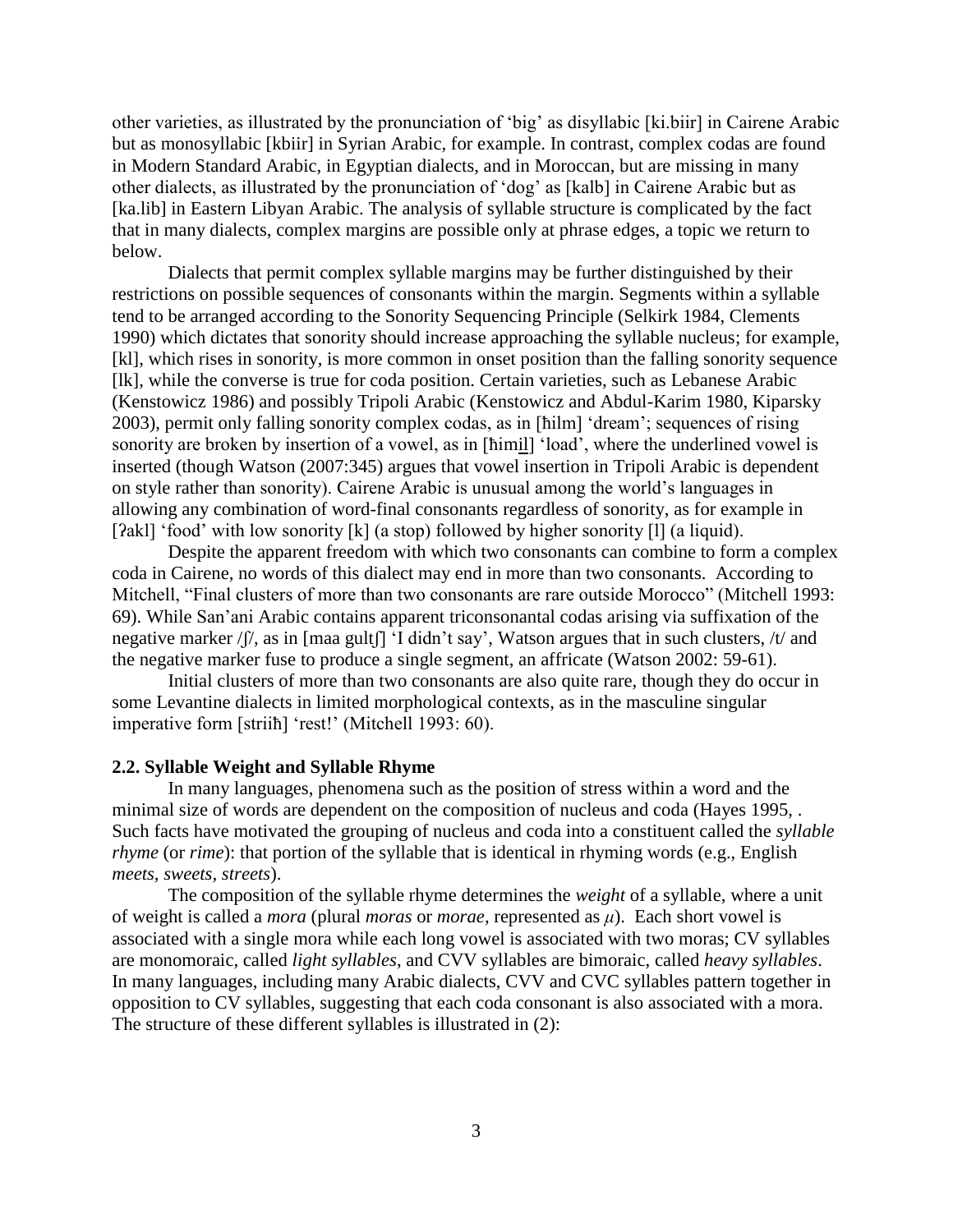

The stress patterns of many varieties of Arabic are crucially dependent on syllable weight. The forms in (3) from Syrian Arabic illustrate the attraction of stress to the penultimate syllable when that syllable is heavy (3a) but not when it is light (3b):

|           | (3) Syrian Arabic (Cowell 1964)    |                        |
|-----------|------------------------------------|------------------------|
| a.        | stress on penultimate syllable     |                        |
|           | ma. 'dii. na                       | 'city'                 |
|           | da. 'ras. tu                       | 'I studied it (masc.)' |
| $b_{\rm}$ | stress on antepenultimate syllable |                        |
|           | 'da. ra. su                        | 'they studied'         |
|           |                                    |                        |

The regular patterns of word stress found in many Arabic dialects provide useful diagnostics for locating the boundaries between syllables (a matter of debate in English). For example, the stress contrast in (3) provides evidence that the [s] in [darastu] 'I studied it (masc.)' must be assigned to the coda of the preceding syllable rather than the onset of the following syllable, even though this dialect does admit [st] onsets. Similarly, the treatment of geminate (long) consonants with respect to stress indicates that geminates must be analyzed as contributing to the weight of the syllable they close, since stress falls on the penultimate syllable in words like [bi. 'tam. mu] 'they remain.' We return to the role of moraic structure in conditioning word stress in section 3.

#### **2.3. Syllables, Words, and Phrases**

One view of the relationship among different levels of prosodic structure is the Strict Layering Hypothesis (Nespor and Vogel 1986) which asserts that each constituent is fully contained within and directly dominated by a constituent of the next highest level. On this hypothesis, segments are exhaustively grouped into syllables, syllables into words, and words into phrases. The implication is that the edge of a word or phrase will necessarily also be the edge of a syllable, and vice versa.

Many varieties of Arabic defy this simple picture. First, as mentioned above, many dialects restrict complex syllable margins to word or phrase edges. Second, the edges of words and syllables are not necessarily aligned. For example, in a process similar to French liaison, the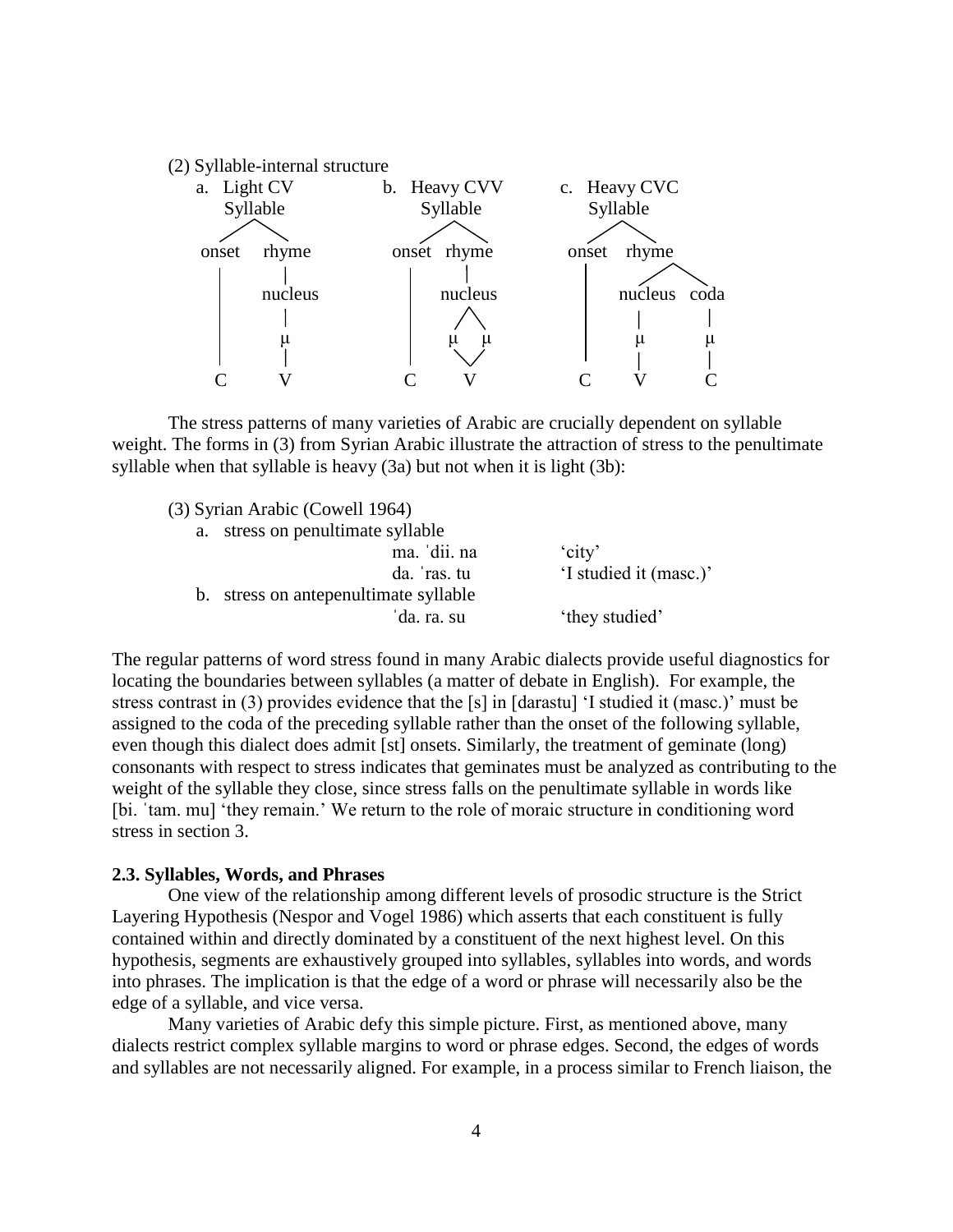Cairene phrase [ka. ta. b# il. ga. waab] 'he wrote the letter' displays a mismatch between syllable structure and word structure, with the final consonant of [katab] 'he wrote' serving as onset to the initial syllable of the following word (Broselow 1984, Watson 2002). Thus, in some varieties of Arabic it is the phrase, rather than the individual word, that is the domain of syllabification.

# **3. SYLLABLE-RELATED PROCESSES**

Arabic provides a particularly rich set of processes that bear on the analysis of syllable structure. In this section we consider word stress, which provides diagnostics for syllable weight; vowel insertion after CVVC and long vowel shortening; vowel insertion into consonant sequences; and vowel deletion.

# **3.1. Word Stress**: **Weight Contrasts and the Representation of Word-Final Consonants**

In many Arabic dialects, word stress patterns depend on syllable weight. In Syrian Arabic, where (as in many varieties) stress falls on one of the three final syllables of a word, a word-final syllable is stressed if and only if that syllable consists of CVVC or CVCC. Lacking such a final syllable, stress falls on a heavy penultimate syllable if one is present, and otherwise on the antepenultimate:

|                | (4) Syrian Arabic Word Stress      |               |                     |
|----------------|------------------------------------|---------------|---------------------|
|                | a. stress on final syllable        |               |                     |
|                |                                    | ki. taab      | 'book'              |
|                |                                    | ma. 'marr     | 'aisle'             |
|                | b. stress on penultimate syllable  |               |                     |
|                |                                    | ki. 'taa. bak | 'your (masc.) book' |
|                |                                    | ka. 'tab. na  | 'he wrote'          |
| $\mathbf{c}$ . | stress on antepenultimate syllable |               |                     |
|                |                                    | 'ka. ta. bu   | 'they wrote'        |
|                |                                    |               |                     |

The question raised by this pattern is why a heavy syllable CVC is sufficient to attract stress in penultimate position but not in final position, where only CVVC or CVCC can attract stress.

The stress facts suggest the necessity for recognizing a three-way distinction in syllable weight between light, heavy, and *superheavy* (or *hyperlong*) *syllables* (CVVC, CVCC). This three-way distinction is consistent with the assumption that each coda consonant adds a mora to the syllable; since CVC syllables behave as bimoraic, it is reasonable to conclude that CVVC and CVCC should be trimoraic, although languages that require reference to a ternary oppositions of syllable weight are relatively rare (Hayes 1995, Broselow, Chen, and Huffman 1997).

An alternative analysis is one in which no word-final consonant contributes to the weight of its syllable, making final CVC light and final CVVC, CVCC heavy (bimoraic). Such an account offers a simple analysis of the Syrian stress pattern: stress falls on the rightmost heavy syllable (within the three-syllable stress window). This account has the virtue of explaining the fact that CVV, like CVVC, generally attracts stress in final position--as in Syrian [da. ra. ʹsuu] 'they studied it (masc.)'-- without the necessity of assuming an abstract final [h] in such forms (Brame 1971, McCarthy 1979)—an assumption that, while consistent with earlier stages of Arabic (Birkeland 1952), does not account for the fact that the posited final [h] is at best only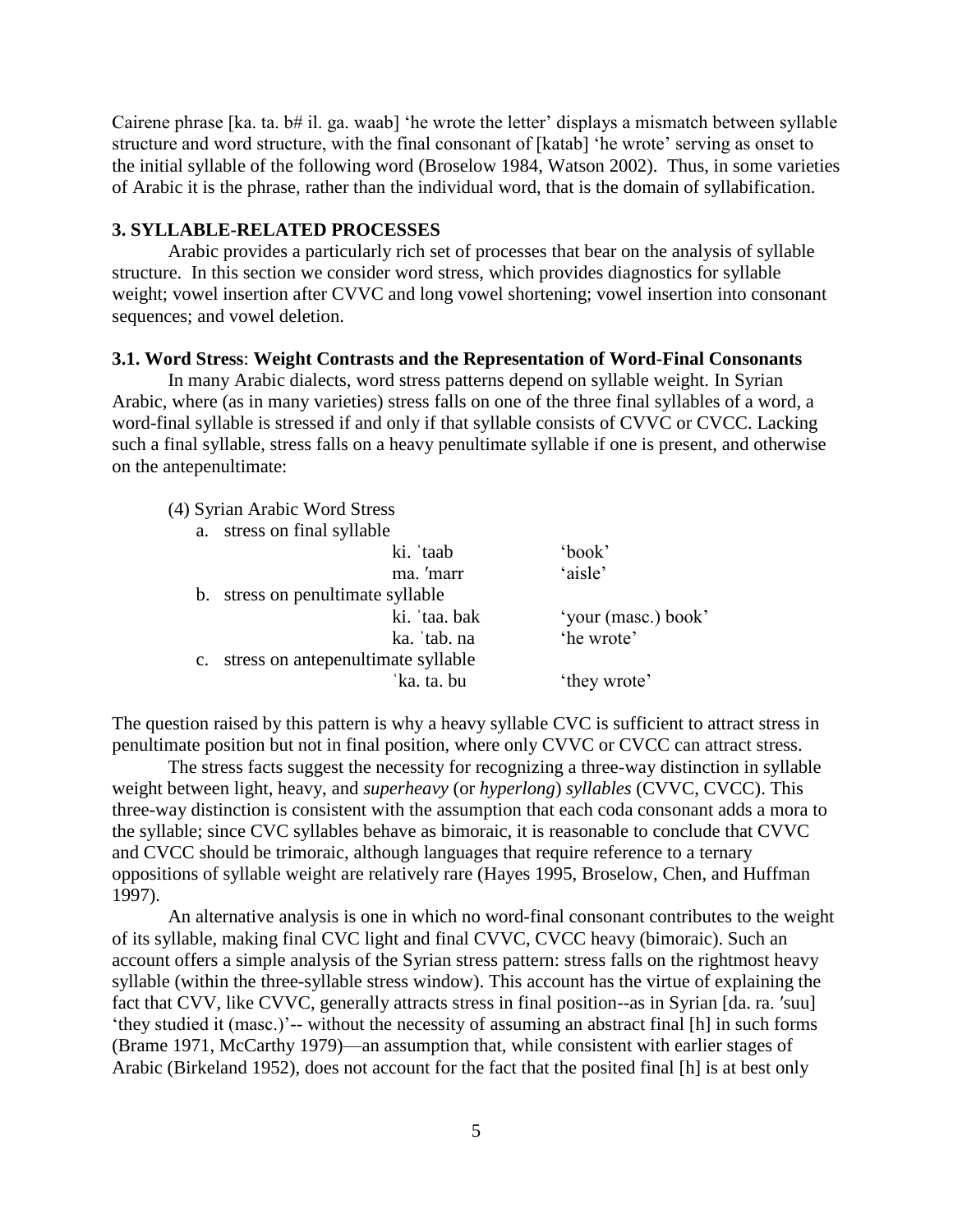optionally pronounced. Thus, the facts of word stress in many dialects support an analysis in which word-final consonants play a role in syllable structure that is different from the role of other coda consonants.

A variety of formal mechanisms have been marshaled to account for the special behavior of word-final consonants as well as the representations of superheavy syllables. One approach abandons the Strict Layering Hypothesis, either by assuming a recursive structure in which the syllable node dominates an additional syllable node associated with the final consonant (McCarthy 1979) or by allowing a word-final consonant (or the mora dominating it) to attach directly to the Word node (Kenstowicz 1986, Kiparsky 2003). A second approach renders wordfinal consonants invisible (extrametrical) at some abstract pre-surface level, incorporating the consonant into the syllable only after stress is assigned (Hayes 1995). A third alternative is to represent a word-final consonant as the onset to an empty syllable nucleus (Selkirk 1981, Angoujard 1990), an approach that is compatible with the claim made in the framework of Government Phonology that at an abstract level, CV is not only the preferred but the only possible syllable type (Lowenstamm 1996). And a fourth approach assumes that a word-final consonant shares a mora with the preceding segment rather than being associated with its own mora (Broselow et al. 1995, Broselow et al. 1997, Watson 2002, Watson 2007). We return to the issues surrounding the moraic structure of superheavy syllables in the next section.

### **3.2. Vowel Insertion, Vowel Shortening, and Mora Sharing in CVVC**

The special status of word-final consonants in prosodic structure is reinforced by the fact that in a number of Arabic dialects, CVVC syllables are found only in word-final position. The large number of consonant-initial suffixes should give rise to non-final CVVC. However, dialects exhibit several different strategies for avoiding internal CVVC.

Vowel insertion, illustrated by data from Makkan Arabic, places a vowel (underlined below) between stem-final CVVC and a following consonant within the word (Abu-Mansour 1992), moving the stem-final C to onset position:

(5) Makkan Arabic: vowel insertion

| ki. taab        | 'book'                                     |
|-----------------|--------------------------------------------|
| ki. taa. bi     | 'my book' $(\text{kitaab} + i)$            |
| ki. taa. ba. na | 'our book' $(\text{kitaab} + \text{na})$   |
| mak. tab. na    | 'our office' $(\text{maktab} + \text{na})$ |

An alternative strategy for avoiding CVVC is shortening of the long vowel in a closed syllable, characteristic of Cairo and the central and western dialects of the Nile Delta (Broselow 1992, Mitchell 1993, Watson 2002):

| (6) Egyptian Arabic: vowel shortening |             |                            |
|---------------------------------------|-------------|----------------------------|
|                                       | ki. taab    | 'book'                     |
|                                       | ki. taa. bi | 'my book' (/kitaab + i/)   |
|                                       | ki. tab. na | 'our book' (/kitaab + na/) |

This process should be distinguished from the morphologically restricted vowel shortening processes found in both Makkan (Abu-Mansour 1992) and San'ani (Watson 2002). In Makkan,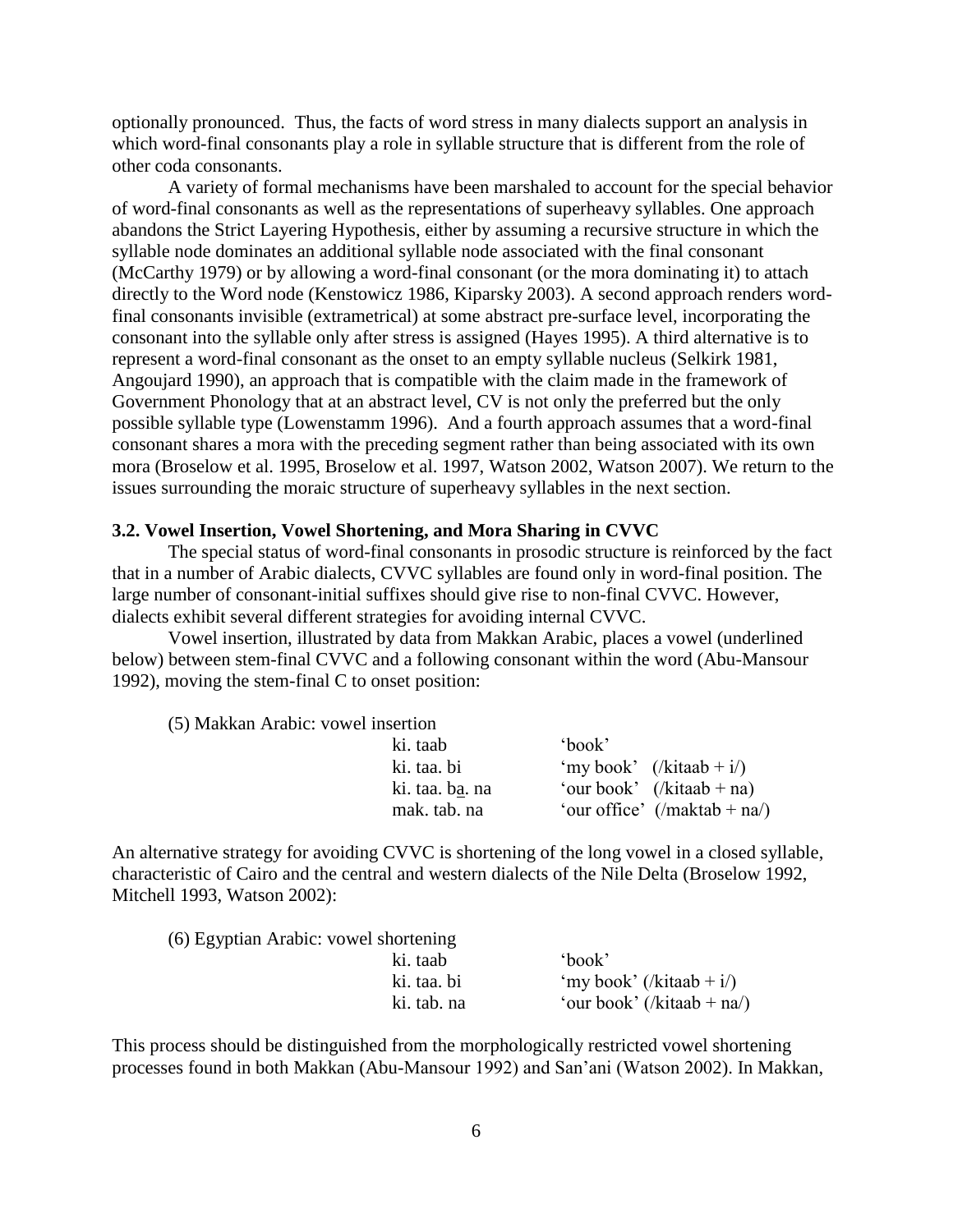for example, the long vowel of hollow verbs is shortened before the preposition /l/ 'to/for', as illustrated by contrast between the non-suffixed form [siib] 'leave!' and [siblahum] (/siib+l+hum/) 'leave for them', though the phonologically similar CVVC+C context induces epenthesis, rather than shortening, in forms like [nisiitaha] (/nisiit+ha) 'I forgot her' (Abu-Mansour 1992: 50).

One possible analysis of the motivation for both vowel insertion and vowel shortening is that both processes constitute strategies for enforcing a prohibition on trimoraic syllables. As discussed above, the facts of word stress suggest that in many dialects, word-final consonants do not add to syllable weight. The assumption that long vowels are bimoraic and that only non-final coda consonants add a mora to the syllable implies that only word-final CVVC syllables are bimoraic, while word-internal CVVC syllables must be trimoraic. The assumption that trimoraic syllables are avoided is therefore consistent with the facts of dialects like Cairene Arabic, which allows CVVC syllables only in word-final position. However, many other varieties of Arabic do include word-internal CVVC syllables; for example, in Sudanese, the dialects of Upper Egypt, and the dialects of the Levant and of the Gulf (Farwaneh 1995, Broselow 1992, Broselow et al. 1995), CVVC syllables are maintained after suffixation (e.g., [baab.na] 'our door'), though in some cases they occur alongside variants with vowel insertion (e.g., San'ani [ki.taab.na]  $\sim$ [ki.taa.ba.na] 'our book', Watson 2002:69).

The difference among dialects that allow non-final CVVC and those that lack it could be characterized simply in terms of a difference in the tolerance of trimoraic syllables. Most research on this topic, however, has agreed that the prohibition against trimoraic syllables holds even in dialects that permit non-final CVVC, which in these dialects are actually bimoraic. (The analysis of CVCC syllables is discussed in section 3.3).

One approach to representing CVVC as bimoraic is to deny the final consonant membership in the syllable containing the long vowel. This is the approach propounded by Kiparsky (2003), who characterizes CVVC as consisting of a core syllable CVV followed by a *semisyllable*: a consonant associated to the Word node, through an intervening mora but with no intervening Syllable node (in violation of Strict Layering). In Kiparsky's analysis, tolerance of nonfinal CVVC corresponds to tolerance of semisyllables, a factor which he connects with a wide range of differences across the dialects (discussed in section 4).

A second approach characterizes CVVC as contained within a single syllable, but prevents the final consonant from adding weight to the syllable by allowing it to share the second mora of the preceding vowel rather than contributing its own mora (Broselow 1992, Broselow et al. 1995, 1997; Watson 2002, 2007). In the mora-sharing analysis, tolerance of nonfinal CVVC corresponds to tolerance of mora sharing, and it is only dialects in which this is not an option that either insert a vowel after CVVC, as in Makkan Arabic, or incorporate the postvocalic C into the syllable by removing one of the vocalic moras, as in Cairene Arabic.

Support for the mora sharing analysis comes from the phonetics. In a comparison of the duration of rhyme segments of non-final CV, CVC, CVV, and CVVC produced by speakers of CVVC-tolerating dialects Jordanian, Syrian, and Lebanese, Broselow et al. (1995, 1997) found that short vowels had approximately the same duration in closed and in open syllables, while long vowels were shorter in CVVC than in CVV syllables, though still longer than underlying short vowels. Thus, they found a three-way difference in vowel length: [aa] was shorter in Levantine [kitaabhum] 'their book' than in [kitaabi] 'my book', yet still longer than the short [a] in [ʕinabhum] 'their grape.' This asymmetry is consistent with the assumption that the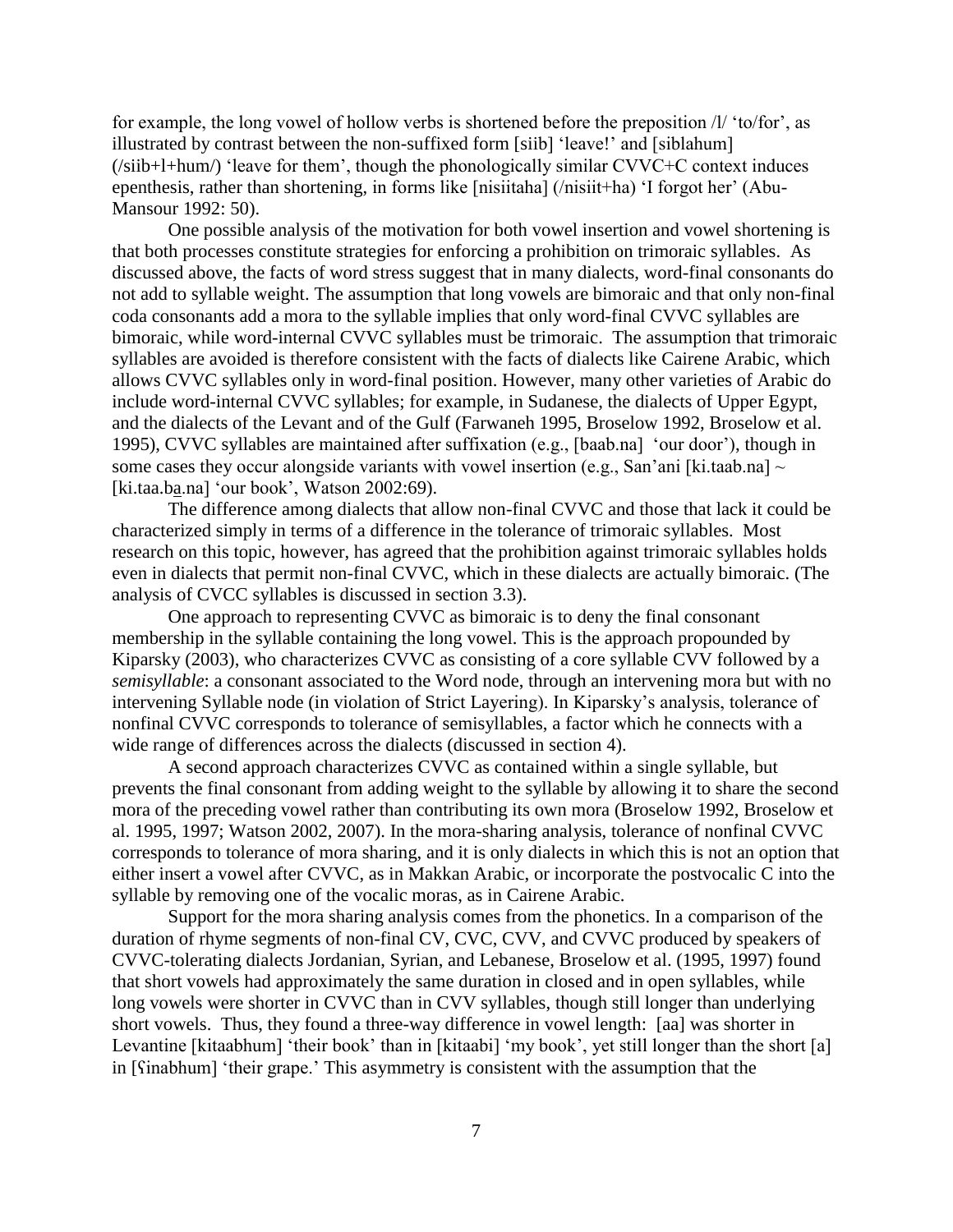prohibition on trimoraic syllables forces a long vowel to share a mora with the following coda consonant in CVVC syllables (where the vowel is bimoraic) but not in CVC syllables (where the vowel is monomoraic). Further support for the mora sharing analysis was found in the length of coda consonants, which for the CVVC-tolerating speakers were shorter in CVVC than in CVV syllables. Similar patterns were found by Khattab and Al-Tamimi (2014) for the durations of rhyme segments in syllables closed by geminate consonants in Lebanese Arabic, consistent with the hypothesis that CVVC syllables closed by a geminate are bimoraic.

Broselow et al. (1997) also compared the length of vowels in underlying CVVC+CV and CVC+CV produced by a speaker of Alexandrian Arabic, which shares the non-tolerance of word-internal CVVC with Cairene Arabic. The Alexandrian speaker's productions differed markedly from those of the Levantine speakers: the underlying long vowel in a closed syllable  $(\text{/kitaab+hum/} > [\text{kitabhum}]$  'their book') was realized with the same duration as an underlying short vowel ([Sinabhum] 'their grape'). This neutralization of the contrast between underlying long and short vowels in closed syllables is consistent with the analysis of Egyptian Arabic Closed Syllable Shortening as a phonological process which removes the second vocalic mora. The Egyptian vowel shortening clearly differs from the shortening of long vowels in closed syllables in Levantine Arabic, which results in a vowel whose duration is midway between that of long vowels in open syllables and that of underlying short vowels.

Thus, one account of the distribution of CVVC is that numerous dialects share the property of avoiding trimoraic CVVC syllables, but differ in the strategies employed to implement this avoidance: insertion of a vowel to move the final C to onset position (as in Makkan); removal of one mora from a long vowel (as in dialects of Lower Egypt); and the phonetic shortening of both vowel and consonant reflecting the sharing of a mora between long vowel and coda consonant (as in Levantine). Broselow et al. (1997) provide an analysis of the cross-dialectal differences in an Optimality Theory framework as a difference in the languagespecific rankings of universal constraints, where the ranking determines the preferred repair strategy. A fourth logical possibility for avoiding CVVC syllables, deletion of the coda consonant, seems not to be an established process in any variety of Arabic, presumably because of the important role played by consonants in encoding lexical information.

#### **3.3. Vowel Insertion in Consonant Sequences**

As noted in section 2.1, many dialects lack syllables with complex onsets and/or complex codas. It is notable that despite the widespread prohibitions on complex margins, concatenation of morphemes frequently gives rise to consonant sequences that cannot be exhaustively syllabified as they stand. As documented below, insertion of a vowel insertion is common in sequences of three or more consonants within words (and in some cases across words) and in sequences of two or more consonants at word or phrase edges--precisely those contexts in which the sequence of consonants cannot be incorporated into syllables without creating complex syllable margins. While the avoidance of word-internal CVCC syllables might be analyzed as a reflection of the ban on trimoraic syllables discussed in section 3.2., many dialects that contain word-internal CVVC syllables lack a similar tolerance of word-internal (and sometimes phraseinternal) CVCC (Broselow et al. 1995: 122; Watson 2007: 348-349). The non-tolerance of CVCC can be viewed either as a prohibition on complex codas that is independent of the trimoraic syllable prohibition, or as a ban on the sharing of a single mora among two segments that are close together on the sonority scale (as argued by Broselow et al. 1995). On this view, a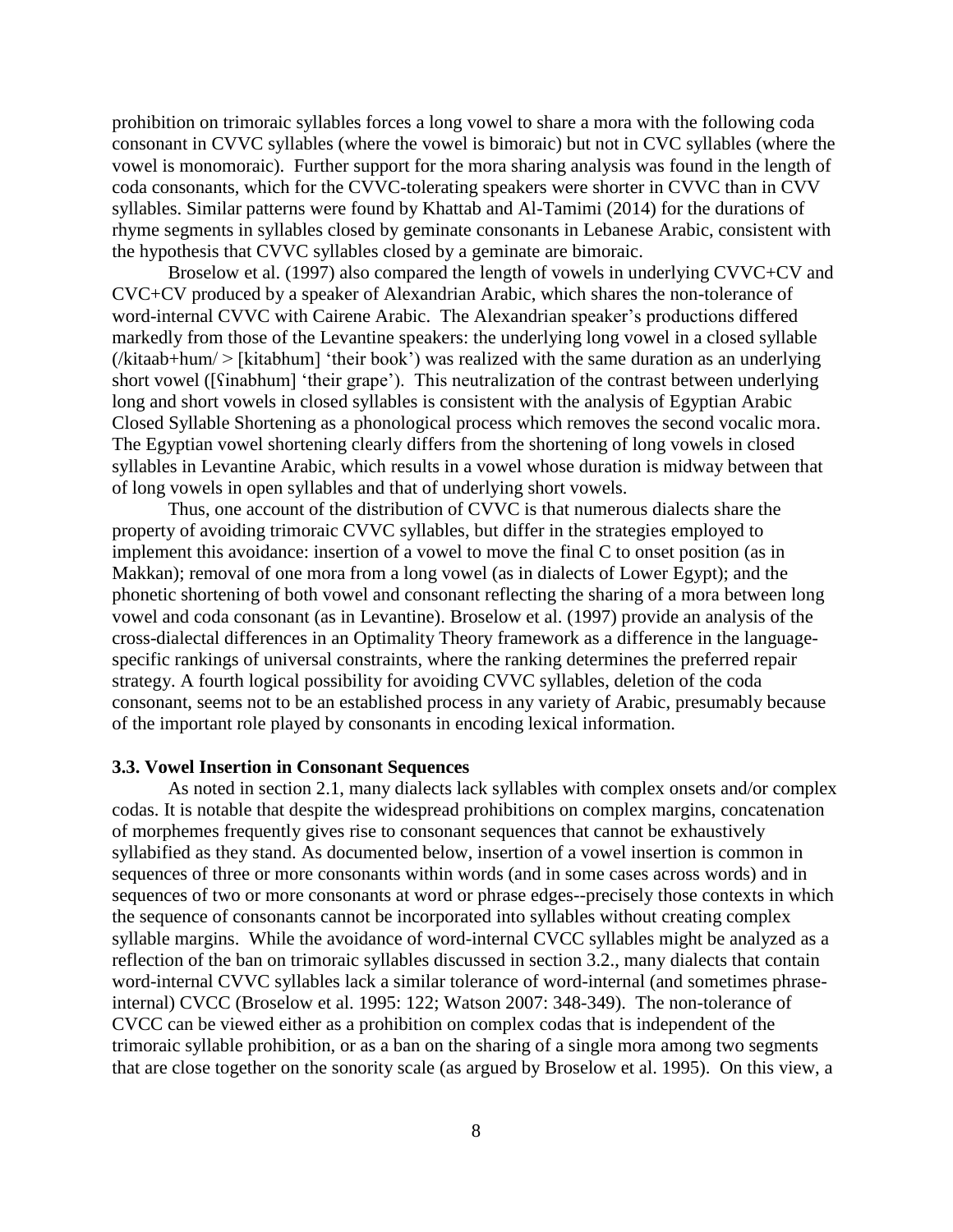vowel and consonant may share a mora, but two consonants cannot.

While vowel insertion is widespread, dialects differ in the position of the inserted vowel, a difference which has attracted considerable attention (e.g., Abu-Mansour 1991; Broselow 1980, 1992; Farwaneh 1995; Itô 1989; Kiparsky 2003; Selkirk 1981; Watson 2002, 2007). In four-consonant sequences, the favored position for vowel insertion is between the second and third consonants, as illustrated by the data below from Cairene and Iraqi. Insertion of a vowel in this position is the most efficient means of ensuring that each consonant can be assigned to a neighboring vowel as a simple onset or simple coda (inserted vowels are underlined):

(7) Vowel Insertion in CCCC a. Cairene Arabic: CC\_CC ka. tab. t<u>i</u>l. ha 'I wrote to her' (/katab + t + l + ha/) wrote  $+1^{st}$  sg.+to+ her b. Iraqi Arabic: CC\_CC ki. tab. til. ha 'I wrote to her' (/kitab + t + l + ha/) wrote  $+1^{st}$  sg.+to+her

Dialectal differences in the position of the inserted vowel emerge in a sequence of three consonants, where a vowel appears after the second consonant in Cairene but before the second consonant in Iraqi:

(8) Vowel Insertion in CCC

| a. Cairene Arabic: CC C                                |
|--------------------------------------------------------|
| ka. tab. ti. lu 'I wrote to him' (/katab + t + l + u/) |
| wrote $+1$ <sup>st</sup> sg.+to+him                    |
| b. Iraqi Arabic: C_CC                                  |
| ki. ta. bit. la 'I wrote to him' (/kitab + t + l + a)  |
| wrote $+1$ <sup>st</sup> sg.+to+him                    |

Vowel insertion may take place not only within words but also on the phrasal domain. For example, in Cairene Arabic a vowel is inserted when a word ending in CC is followed by a consonant-initial word within the phrase, consistent with the prohibition on final CC within phrases. Similarly, vowel insertion takes place in the cross-word context in San'ani Arabic, though only when the word-final consonant sequence is of rising sonority (Watson 2002: 65):

(9) Vowel Insertion in CC#C a. Cairene Arabic bin. ti. # ga. mii. la 'a pretty girl' b. San'ani Arabic xid. ra. # ba. da. wii 'a bedouin abode'

In both dialects, word-final geminates, like two-consonant sequences, also trigger vowel insertion (e.g. San'ani [ahamma#ay] 'the most important thing', Watson 2002: 64), which prevents the degemination that normally takes place in phrase-final position.

In addition to vowel insertion within words and phrases, many dialects exhibit vowel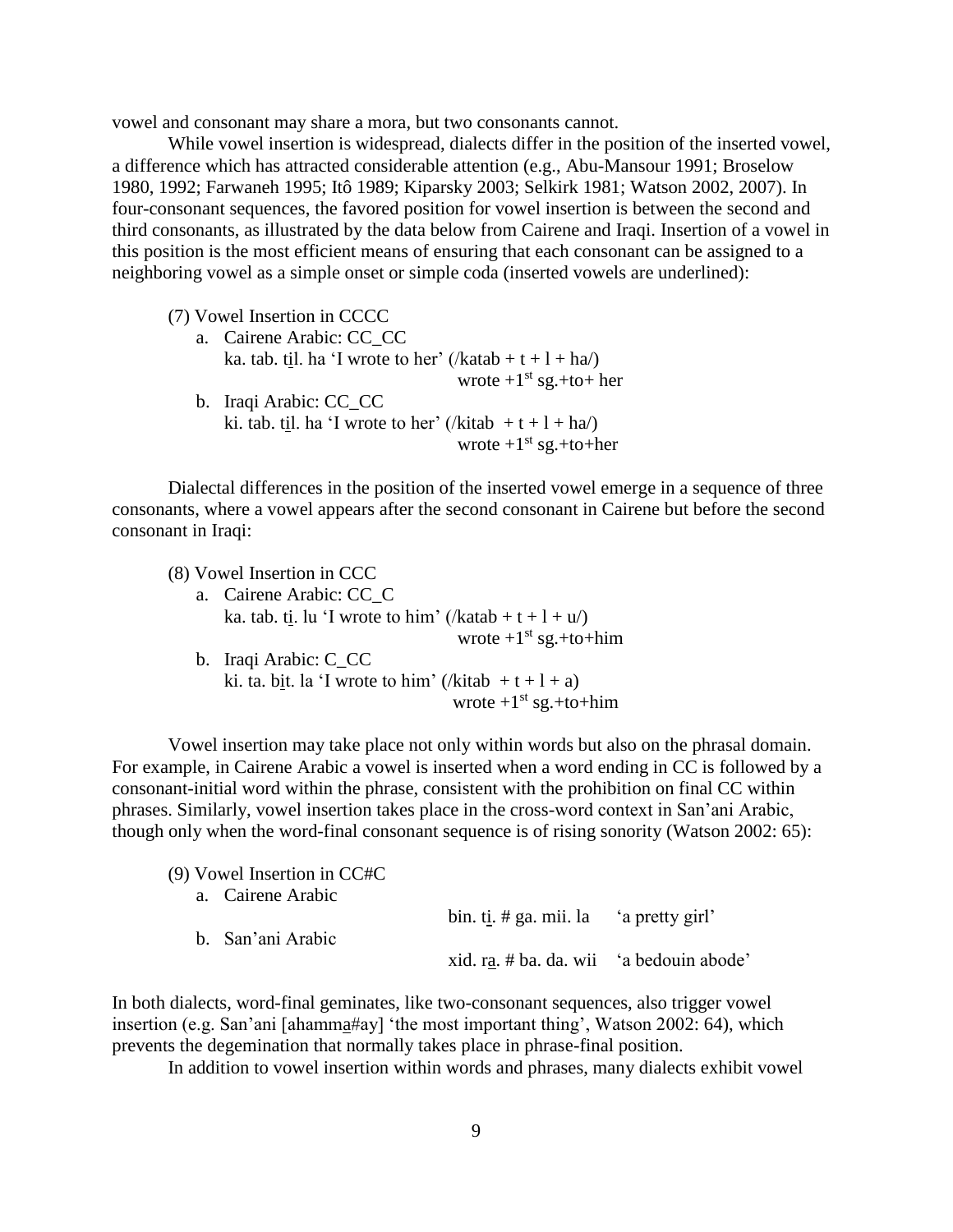insertion triggered by two-consonant sequences at constituent edges. Vowel insertion into final two-consonant sequences is quite common; in Iraqi Arabic, for example, a vowel is almost always inserted into a final sequence (as in [binit] 'daughter'; cf. [binti] 'my daughter' with no inserted vowel). In other dialects, vowel insertion is variable, with a greater likelihood of insertion into final sequences that violate the Sonority Sequencing Principle (illustrated by the Lebanese pair [ħilm] 'dream' vs. [ħimil] 'load' cited above). Vowel insertion in these dialects seems always to place the vowel between the two final consonants rather than following them. In contrast, when vowel insertion is triggered by consonant sequences in initial position, the inserted vowel is placed before rather than inside the sequence. According to Mitchell (1993:77), vowel insertion in initial position "occurs in stylistically more formal variants of forms which elsewhere contain an initial cluster." As an example of this stylistic variation, Mitchell cites variant forms of 'book' in Jordanian Arabic: the casual pronunciation [ktaab] alongside the careful pronunciation [ʔik. taab] 'book.' Insertion of a vowel before the cluster necessitates the further insertion of glottal stop to provide an onset for the newly created syllable.

Analyses of Arabic dialect vowel insertion patterns fall into two major categories: global approaches, which consider the entire string in syllable construction, and directional approaches, which build syllable structure beginning from one edge of the word or phrase.

In global approaches, the position of the inserted vowel depends on a difference in the preferred syllabic role of an initially unsyllabifiable consonant. In the onset/rhyme approach (Selkirk 1981, Broselow 1992), syllables are constructed around each vowel for a maximum syllable size of CVC. Unassigned consonants trigger insertion of the minimum number of vowels required to accommodate each consonant in a syllable. In the Cairene pattern, a single unsyllabified consonant (indicated below by parentheses) is assigned to onset position, while in the Iraqi/Jordanian pattern the consonant is assigned to coda position:

- (10) Vowel Insertion, Onset/Rhyme Approach
	- a. Cairene: ka. tab. (t)  $\ln \theta >$  ka. tab. ti. lu 'I wrote to him'
	- b. Iraqi: ki. tab. (t)  $a > k$ i. tab. it.  $a > k$ i. ta. bit. la 'I wrote to him'

In the Iraqi pattern, the requirement that all syllables have consonantal onsets necessitates an additional step, resyllabification of a prevocalic consonant to onset position. When no preceding consonant is available (e.g., in [ik.taab], the consonant is assigned to rhyme position and a glottal stop inserted to supply an onset to the inserted vowel ([ʔik.taab] 'book'). These vowel insertion patterns are the basis for the division of dialects into 'onset dialects' vs. 'coda dialects' (Selkirk 1981, Broselow 1992). An extension of the onset/rhyme approach is proposed by Kiparsky (2003), who argues that in dialects with the Cairene pattern (termed CV dialects), each consonant is immediately incorporated into a syllable, with vowel insertion producing the preferred CV structure. In contrast, dialects with the Iraqi pattern (VC dialects) allow an unsyllabified consonant to constitute a semisyllable (a mora directly associated with the word node). At the phrase level, semisyllables are incorporated into a syllables while maintaining their status as moraic. The surfacing of this consonant in coda position follows from the assumption that only coda segments are dominated by moras.

On the directional approach (Itô 1989, Farwaneh 1995), the organization of segments into syllables proceeds locally beginning at either right or left edge, with differences in the position of the inserted vowel reflecting differences in the direction of syllabification. Itô (1989) crucially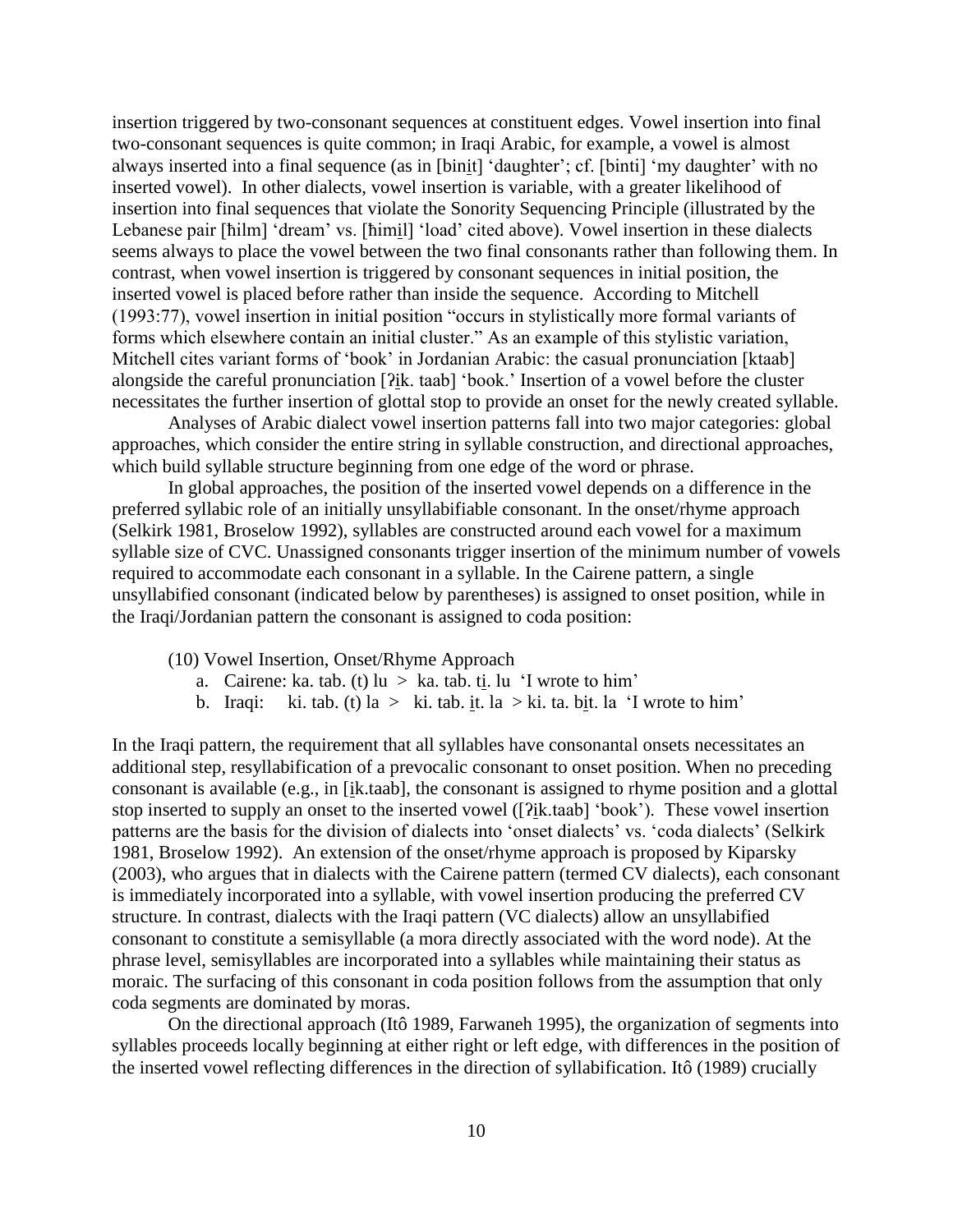assumes an alternative view of mora structure whereby onset and nucleus share a mora. In this system, the initial step is to group segments into moras, with each CV sequence constituting a mora and each remaining consonant is assigned its own mora. The syllabification process then considers each pair of moras as a possible syllable, proceeding from the left edge in Cairene and from the right edge in Iraqi:

(11) Vowel Insertion, Directional Approach

\n\n- a. Caire: 
$$
\mu \mu \mu \mu
$$
\n- ka ta b t l u > ka. tab. ti. lu (left-to-right)
\n- b. Iraqi:  $\mu \mu \mu \mu$
\n- ki ta b t l a > ki. ta. bit. la (right-to-left)
\n

In Cairene, the second and third moras form a syllable [tab], but the next pair ([t], [lu]) cannot constitute a well-formed Cairene syllable, triggering vowel insertion. The placement of the inserted vowel after [t] is argued to represent the default position for a single consonantal mora. On the other hand, the placement of the vowel before the [t] in Iraqi follows from the right-to-left directionality of syllable construction: following syllabification of the rightmost mora [la], the syllabification scan considers the next pair of moras [l], [t], grouping them into a single syllable by insertion of a vowel between the two consonants. Thus, the position of the inserted vowel is a function of whether the scan encounters one consonantal mora (as in Cairene) or two (as in Iraqi).

Both the global and the directional approaches predict that the position of an inserted vowel in a four-consonant sequences is the same in both dialects, since in such sequences, there will always be two unsyllabifiable consonants under simultaneous consideration. While these approaches are couched in derivational frameworks, both assume that the minimal number of vowels is inserted to accommodate all consonants in the syllable structure (a principle that is made explicit in constraint-based accounts like Optimality Theory, which penalize each deviation from the underlying representation; see Mester and Padgett 1994 for a recasting of the directional approach in a parallel Optimality Theory framework).

With respect to peripheral CC sequences, the global and directional approaches both correctly predict the position of the inserted vowel in final CC in rhyme dialects (as in Iraqi [binit] 'girl'); where the final unsyllabified consonant is a coda (on the global approach), or is one of two consonantal moras ([n], [t]) considered as a pair in a right-to-left scan (on the directional approach). A potential problem for the onset/rhyme approach is the prediction that an onset dialect  $(CCC > CC_C)$  should, if it fails to tolerate final CC, repair this sequence by insertion of a vowel following the two consonants. Makkan appears to be a counterexample, since it has insertion in CC\_C but in final C\_C sequences of rising sonority, e.g., [katabtaha 'I wrote it (fem.)' but [ $P$ ibin] 'son' (Watson 2007: 347). Conversely, a potential problem for the directional approach is posed by the treatment of initial CC in rhyme dialects (Broselow 1992). Whereas the placement of a vowel before initial CC (e.g., Mitchell's (1993: 60) Jordanian careful pronunciation [ʔik.taab] 'book') represents the assignment of a single unsyllabified consonant to coda position in the onset/rhyme approach, right-to-left syllabification wrongly predicts that single-consonant mora will be syllabified as default CV, yielding the wrong form \*[ki.taab]. However, Farwaneh (1995) argues for an alternative directional approach in which a segment "associates with the first available and suitable position in the template it encounters. In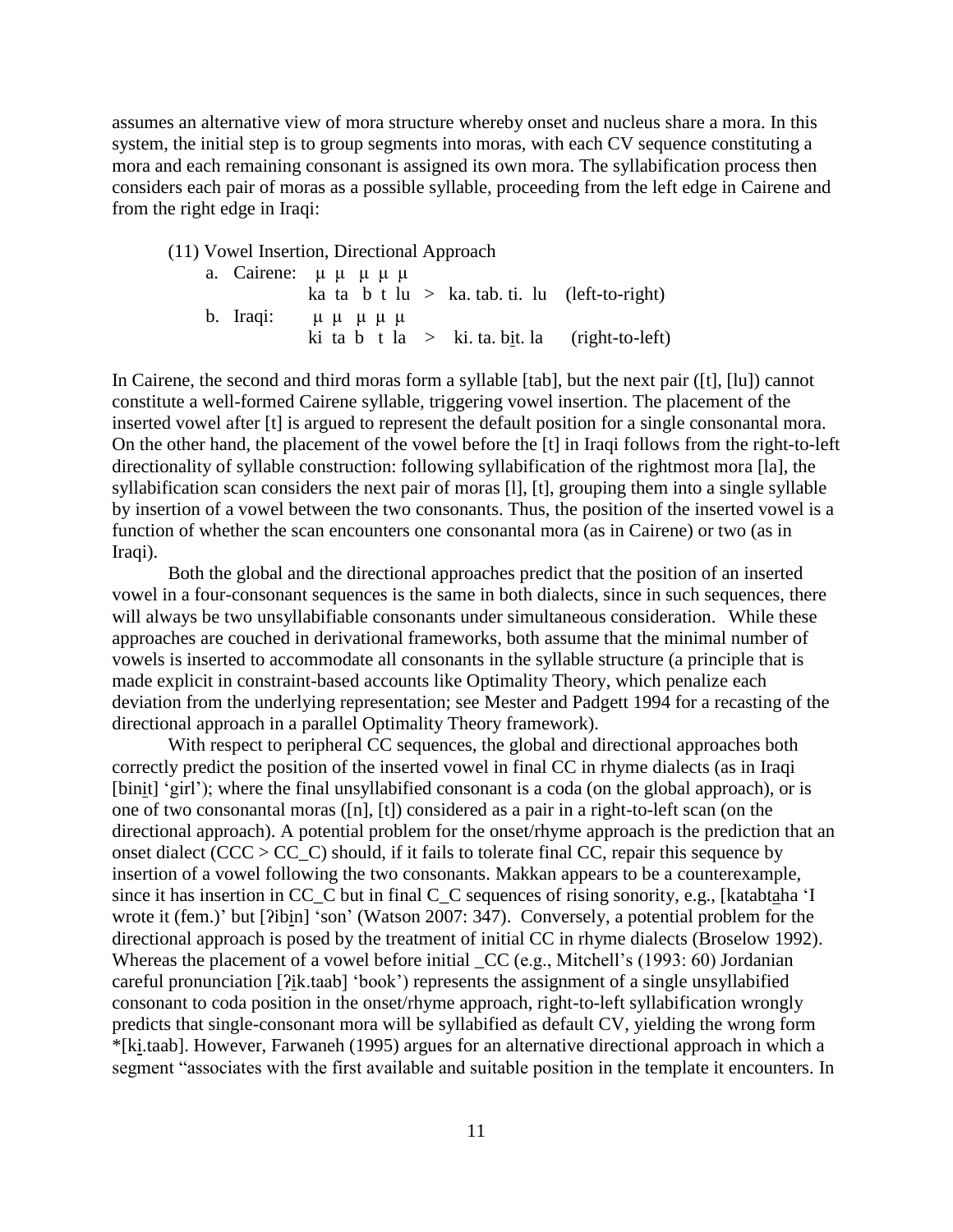RL mapping, the first available position is the postvocalic position" (Farwaneh 1995: 38). Data from loanword adaptation, which provides contexts for vowel insertion that may not occur in native vocabulary, provide additional puzzles (Broselow 2015). Thus, the question of whether any single approach can present a unified treatment of vowel insertion in all contexts is still not fully resolved.

### **3.4. Vowel Deletion**

The vowel shortening and vowel insertion processes above serve to avoid trimoraic syllables and/or syllables with complex margins, thereby reducing the complexity of individual syllables. Many dialects also have a metrically conditioned process of vowel deletion (syncope) which, though not obviously motivated by restrictions on possible syllables, is constrained by these restrictions, in that a vowel can be deleted only when the output of deletion is syllabifiable.

This pattern is illustrated by Cairene Arabic, where unstressed short [i] is deleted in an open syllable. However, deletion is possible only in the context VC\_CV: precisely the context in which the onset to the deleted vowel can be reassigned to the preceding syllable (e.g.,  $/$ firib+u $/$  > [ʃir. bu] 'they drank'). Cairene vowel deletion, like vowel insertion, takes the entire phrase as its domain, and an inserted vowel may serve as part of the context for vowel deletion. For example, insertion of a vowel following a word ending in CC triggers vowel deletion in the following word (Broselow 1976, 1992):

(12) Cairene Vowel Insertion and Deletion

| a. bint                                               | 'girl'       |
|-------------------------------------------------------|--------------|
| b. kibiira                                            | 'big'        |
| c. bin. tik. bii. ra                                  | 'a big girl' |
| $\phi$ (bint kibiira > binti kibiira > binti k_biira) |              |

Cases like these illustrate the less than perfect alignment of word edges and syllable edges in this dialect discussed above; this pattern of 'backwards' resyllabification is unusual and leads to problems among English speaking learners of Arabic, who make frequent errors in segmenting Arabic phrases into words (Broselow 1984).

Some dialects allow vowel deletion not only in VC\_CV but also in postpausal C\_CV. In San'ani Arabic, for example, any short unstressed vowel may optionally delete in this context, giving rise to variant forms such as  $[katabt] \sim [ktabt]$  'I wrote' (Watson 2003: 73). Consistent with the restriction that the output of vowel deletion must be syllabifiable according to the restrictions of the dialect, vowel deletion in this context is permitted only in dialects that allow phrase-initial CC.

### **4. FUTURE DIRECTIONS**

Much research in Arabic syllable structure has been typological in nature, with the goal of finding implicational relationships among various surface properties of the dialects and formal properties to explain these relationships. The initial division of dialects into onset vs. rhyme dialects (or left-to-right vs. right-to-left dialects) on the basis of differences in the position of inserted vowels (Selkirk 1981, Broselow 1992, Itô 1989, Farwaneh 1995) has been extended to encompass a number of logically independent structural properties.

Perhaps the most ambitious attempt to construct a typology related to differences in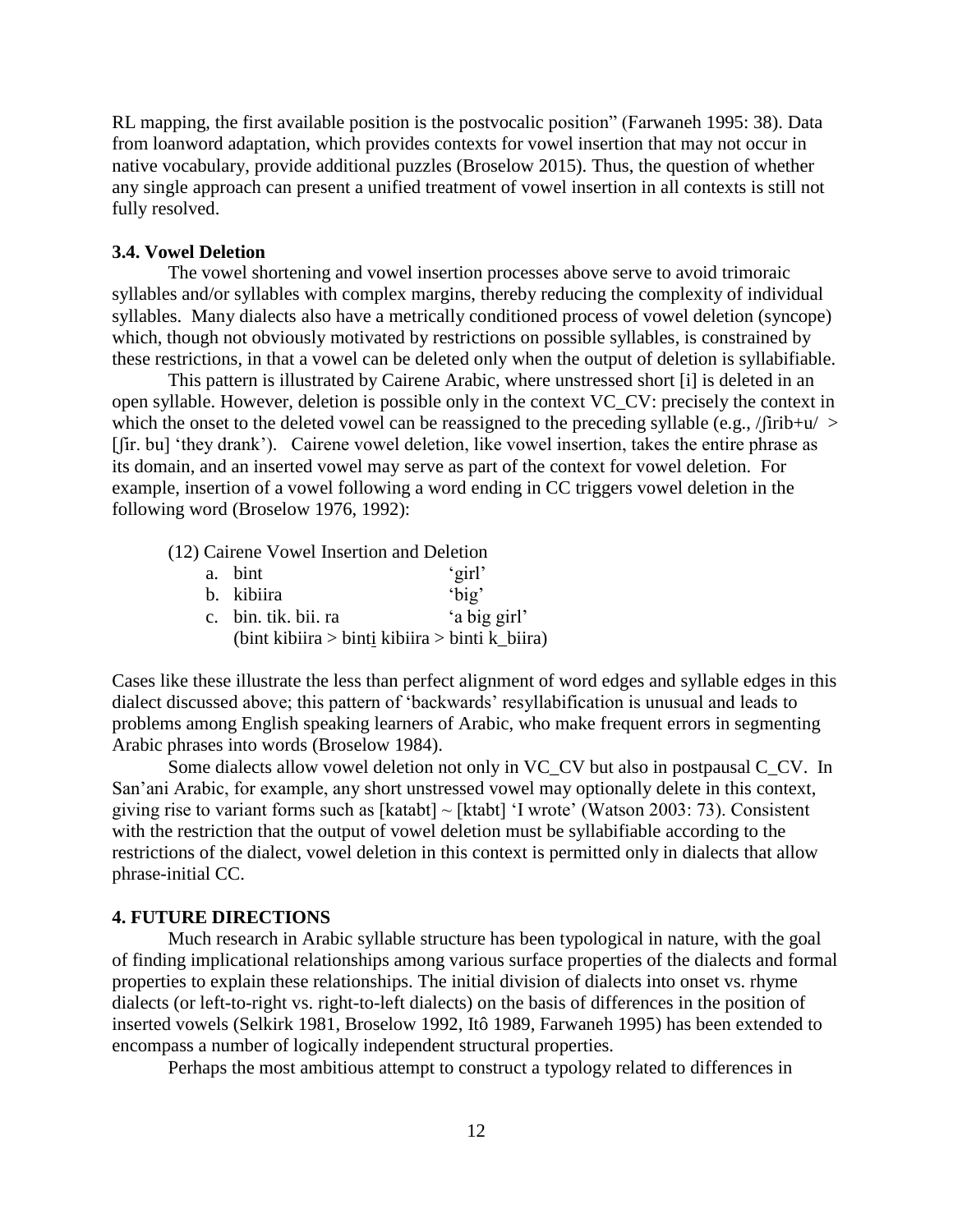allowable syllabic structure is that of Kiparsky 2003, which divides the dialects into three groups: CV (onset) dialects (associated with Cairo and vicinity); VC (rhyme) dialects (associated with the Levant, Turkey, Eastern Libya, and some Bedouin groups); and C dialects (associated with North Africa). This division is based on a number of properties: the tolerance of consonant sequences within words and at word and/or phrase edges; the position of vowels in medial and/or peripheral clusters; the tolerance of phrase-initial geminates; the glottalization or desonorization of final consonants in CC; the tolerance of non-final CVVC vs. the occurrence of closed syllable shortening; the metathesis of CiCC to CCiC (/ji+ktib+u/ > [jikitbu] 'they write'); the deletion of a high vowel following a geminate  $(i$ i+kallim+u $\ge$  [jikalmu] 'they speak'); and the invisibility of inserted vowels for stress. Kiparsky finds implicational relationships among various of these properties (e.g., metathesis is confined to VC dialects, closed syllable shortening to CV dialects) and derives the constellation of patterns from a single parameter, the tolerance of semisyllables. In Kiparsky's system, CV dialects do not tolerate semisyllables; VC dialects tolerate semisyllables at the word level but not at the phrasal level, where the semisyllable is incorporated into a syllable; and C dialects tolerate semisyllables at all levels.

Watson (2007), considering an expanded database of dialects, presents evidence that not all dialects conform to the implicational relationships proposed by Kiparsky's semisyllable typology. She points out that some of the dialects classified by Kiparsky as CV dialects exhibit mixed behavior: San'ani Arabic, for example, patterns with CV dialects in the position of epenthetic vowels in clusters of three consonants (/bint+naa/ > [bintanaa] 'our daughter') but patterns with VC dialects in tolerating word-internal CVVC syllables (Watson 2007: 348). To accommodate such dialects, she argues convincingly for the addition of a fourth category to Kiparsky's three groups (CV, VC, and C dialects): Cv dialects, which (like CV dialects) prohibit semisyllables at both the lexical and postlexical levels, accounting for the assignment of an unsyllabifiable consonant to syllable onset, but which (like VC dialects) permit a consonant to share a mora with a preceding long vowel, accounting for the tolerance of CVVC syllables. She also notes the possible need for additional subdivisions, pointing out that Libyan Tripoli Arabic, for example, shares some characteristics of C and VC dialects. These typological proposals offer an invaluable framework for investigating the limits of cross-dialectal variation and the relationships between surface facts and more abstract analyses of the mental representation of linguistic structure.

The study of Arabic has been enormously influential in the cross-linguistic study of syllable structure and prosody. But while the past decades have seen an incremental increase in our knowledge and understanding of the many varieties of Arabic, the beauty and complexity of the phonological systems of the Arabic varieties and the wealth of cross-dialectal variation that Arabic offers are bound to occupy researchers for decades to come.

#### RELATED TOPICS

Stress, accent, metrical structure, syllable weight **Phonotactics** Geminates Vowel insertion, epenthesis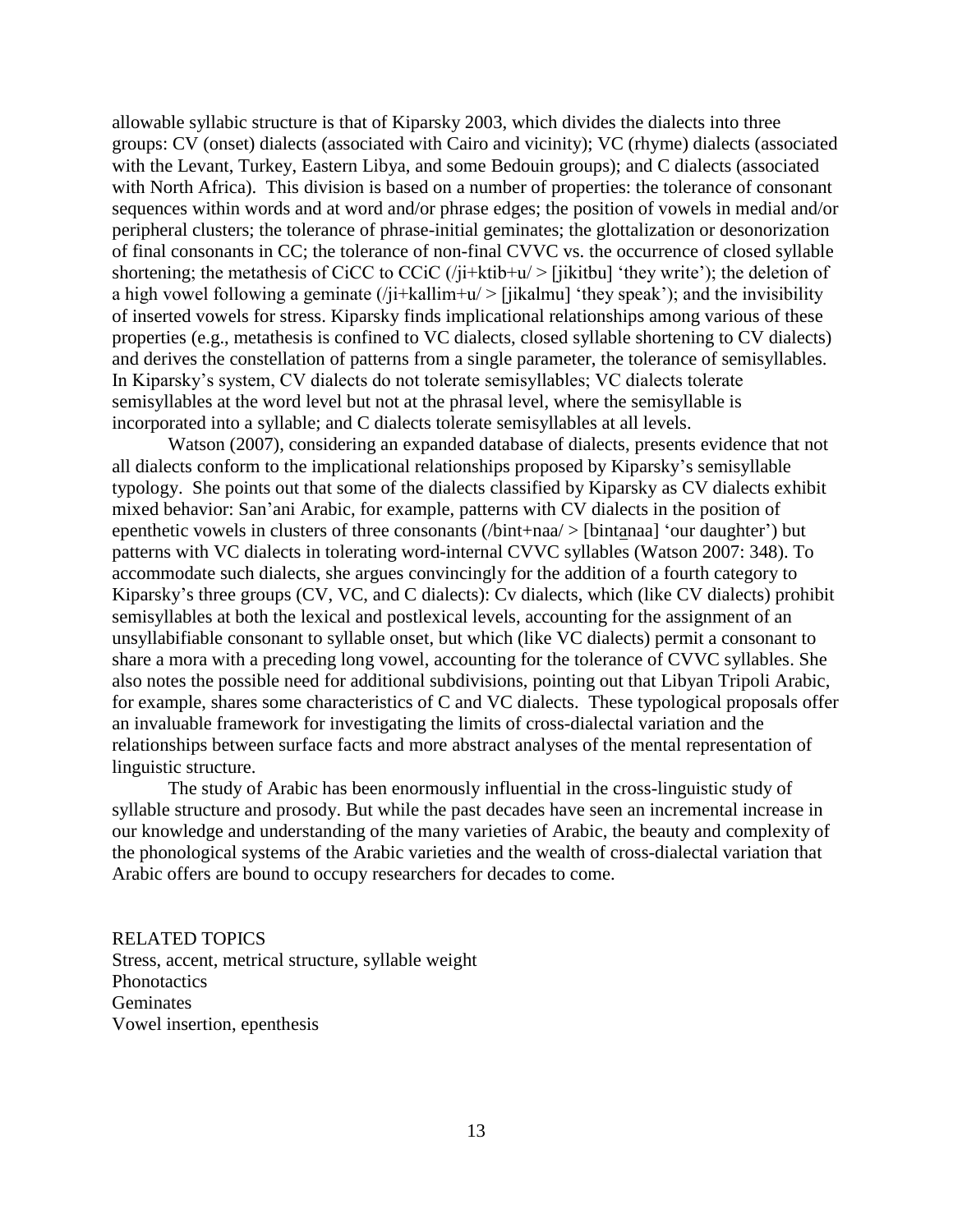#### **REFERENCES**

- Abu-Mansour, M., 1991. Epenthesis in Makkan Arabic: Unsyllabified consonants vs. degenerate syllables. *In*: B. Comrie and M. Eid, eds. *Perspectives on Arabic Linguistics II.* Amsterdam: John Benjamins, 167–191.
- Abu-Mansour, M., 1992. Closed-syllable shortening and morphological levels. *In*: E. Broselow, M. Eid, and J. McCarthy, eds. *Perspectives on Arabic Linguistics IV*. Amsterdam and Philadelphia: John Benjamins, 47–75.
- Al-Ani, S. and May, D. 1973. The phonological structure of the syllable. *In:* S. Al-Ani, ed. *Readings in Arabic Linguistics*. Bloomington: Indiana University Linguistics Club, 113- 125.
- Angoujard, J.-P., 1990. Metrical structure of Arabic. *Publications in Language Sciences 35*. Dordrecht/Providence: Foris Publications.
- Birkeland, H., 1952. *Growth and structure of the Egyptian Arabic dialect*. Oslo: I kommijon hos Jacob Dybwad.
- Blevins, J., 1995. The syllable in phonological theory. *In*: J. Goldsmith, ed. *The Handbook of Phonological Theory.* Oxford: Blackwell, 204–266.
- Brame, M., 1971. Stress in Arabic and generative phonology. *Foundations of Language*, 7, 556– 591.
- Broselow, E., 1976. *The phonology of Egyptian Arabic*. Thesis (PhD). University of Massachusetts at Amherst.
- Broselow, E., 1980. Syllable structure in two Arabic dialects. *Studies in the Linguistic Sciences*, 10, 13–24.
- Broselow, E., 1984. An investigation of transfer in second language phonology. *International Review of Applied Linguistics* 22, 253–269.
- Broselow, E., 1992. Parametric variation in Arabic dialect phonology. *In*: E. Broselow, M. Eid, and J. McCarthy, eds. *Perspectives on Arabic Linguistics IV*. Amsterdam and Philadelphia: John Benjamins, 7–46.
- Broselow, E. 2015. The typology of position-quality interactions in loanword vowel insertion. *In*: Y. Hsiao and W. Lee, eds. *Capturing Phonological Shades: Papers in Theoretical Phonology*, 292-319.
- Broselow, E., Chen, S., and Huffman, M., 1997. Syllable weight: convergence of phonology and phonetics. *Phonology*, 14 (1), 47–82.
- Broselow, E., Chen, S., and Huffman, M., and Hsieh, R., 1995. The timing structure of CVVC syllables. *In*: M. Eid, ed. *Perspectives on Arabic Linguistics VIII*. Amsterdam and Philadelphia: John Benjamins, 119–138.
- Clements, N., 1990. The role of the sonority cycle in core syllabification. *In*: J. Kingston and M. Beckman, eds. *Papers in Laboratory Phonology I: Between the Grammar and Physics of Speech.* Cambridge: Cambridge University Press, 283–333.
- Cowell, M., 1964. *A Reference Grammar of Syrian Arabic*. Washington, D.C.: Georgetown University Press.
- Dell, F. and Elmedlaoui, M., 2002. *Syllables in Tashlhiyt Berber and in Moroccan Arabic*. Dordrecht: Kluwer.
- Erwin, W., 1963. *A Short Reference Grammar of Iraqi Arabic*. Washington: Georgetown University Press.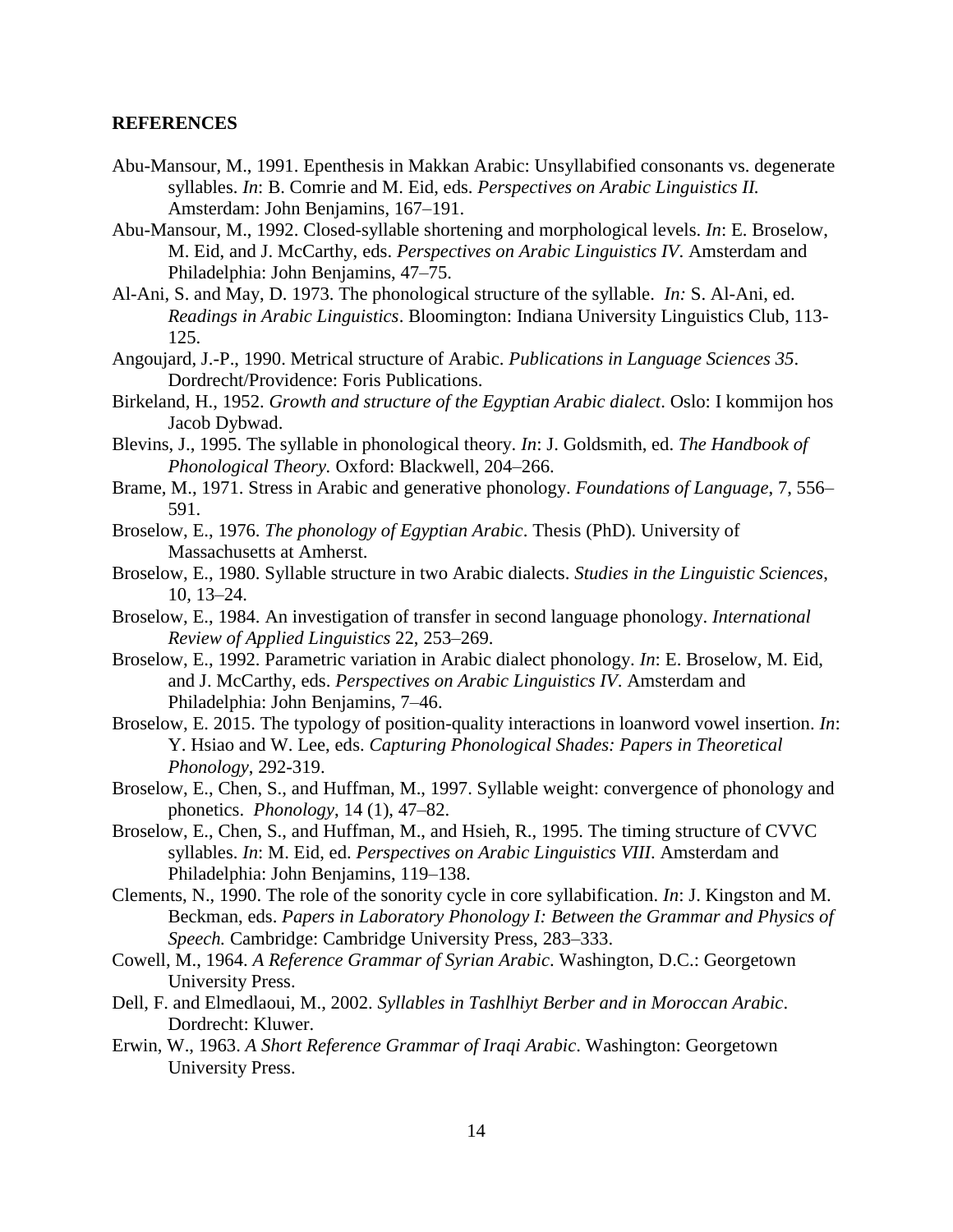- Farwaneh, S., 1995. *Directionality Effects in Arabic Dialect Syllable Structure*. Thesis (PhD). University of Utah.
- Farwaneh, S., 2009. Toward a typology of Arabic dialects: The role of final consonantality. *Journal of Arabic and Islamic Studies*, 9, 82–109.
- Fischer, W. and Jastrow, O., 1980. Handbuch der Arabischen Dialekte. Wiesbaden: Harrassowitz.
- Harrell, R., 1962. Consonant, vowel, and syllable in Moroccan Arabic. *In*: A. Sovijarvi, ed. *Proceedings of the Fourth International Congress of Phonetic Sciences,* The Hague: Mouton, 643–647.
- Hayes, B., 1995. *Metrical stress theory: principles and case studies*. Chicago: University of Chicago Press.
- Itô, J., 1989. A prosodic theory of epenthesis. *Natural Language and Linguistic Theory*, 7 (2), 217–260.
- Kenstowicz, M., 1986. Notes on syllable structure in three Arabic dialects. *Revue Québéecoise de Linguistique*, 10 (1), 101–128.
- Kenstowicz, M. and Abdul-Karim, K., 1980. Cyclic stress in Levantine Arabic. *Studies in the Linguistic Sciences*, 10, 55–76.
- Khattab, G. and Al-Tamimi, J., 2014. Geminate timing in Lebanese Arabic: the relationship between phonetic timing and phonological structure. *Laboratory Phonology*, 5 (2), 231– 269.
- Kiparsky, P., 2003. Syllables and moras in Arabic. *In*: C. Fery and R. van de Vijver, eds. *The Syllable in Optimality Theory*. Cambridge: Cambridge University Press, 147–182.
- Lowenstamm, J., 1996. CV as the only syllable type. *In*: J. Durand and B. Laks, eds. *Current Trends in Phonology: Models and Methods*. Salford: ESRI, 419–441.
- McCarthy, J., 1979. On stress and syllabification. *Linguistic Inquiry*, 10 (4), 443–465.
- Mester, A. and J. Padgett., 1994. Directional syllabification in Generalized Alignment. *In*: J. Merchant, J. Padgett, and R. Walker, eds. *Phonology at Santa Cruz 3*, 79-85.
- Mitchell, T. F., 1956. *An introduction to Egyptian Colloquial Arabic.* Oxford: Clarendon Press.
- Mitchell, T. F., 1993. *Pronouncing Arabic 2*. Oxford: Clarendon Press.
- Nespor, M. and Vogel, I., 1986. Prosodic phonology. Dordrecht: Foris.
- Selkirk, E., 1981. Epenthesis and degenerate syllable in Cairene Arabic. *In*: H. Borer and J. Aoun, eds. *Theoretical Issues in the Grammar of Semitic Languages. MIT Working Papers in Linguistics 3*. Cambridge, MA: Department of Linguistics and Philosophy, MIT, 209–232.
- Selkirk, E., 1984. On the major class features and syllable theory. *In*: M. Aronoff and R. Oehrle, eds. *Language Sound Structure: Studies in Phonology*. Cambridge: MIT Press, 107–136.
- Shaw, J., Gafos, A., Hoole, P., and Zeroual, C., 2009. Syllabification in Moroccan Arabic: evidence from patterns of temporal stability in articulation. *Phonology*, 26, 187–215.
- Shaw, J., Gafos, A., Hoole, P., and Zeroual, C., 2011. Dynamic invariance in the phonetic expression of syllable structure: a case study of Moroccan Arabic consonant clusters. *Phonology*, 28 (3), 455–490.
- Versteegh, K. 1977. *The Arabic Language*. New York: Columbia University Press.
- Watson, J., 2002. *The Phonology and Morphology of Arabic*. Oxford: Oxford University Press.
- Watson, J., 2007. Syllabification patterns in Arabic dialects: long segments and mora sharing. *Phonology*, 24 (2), 335–356.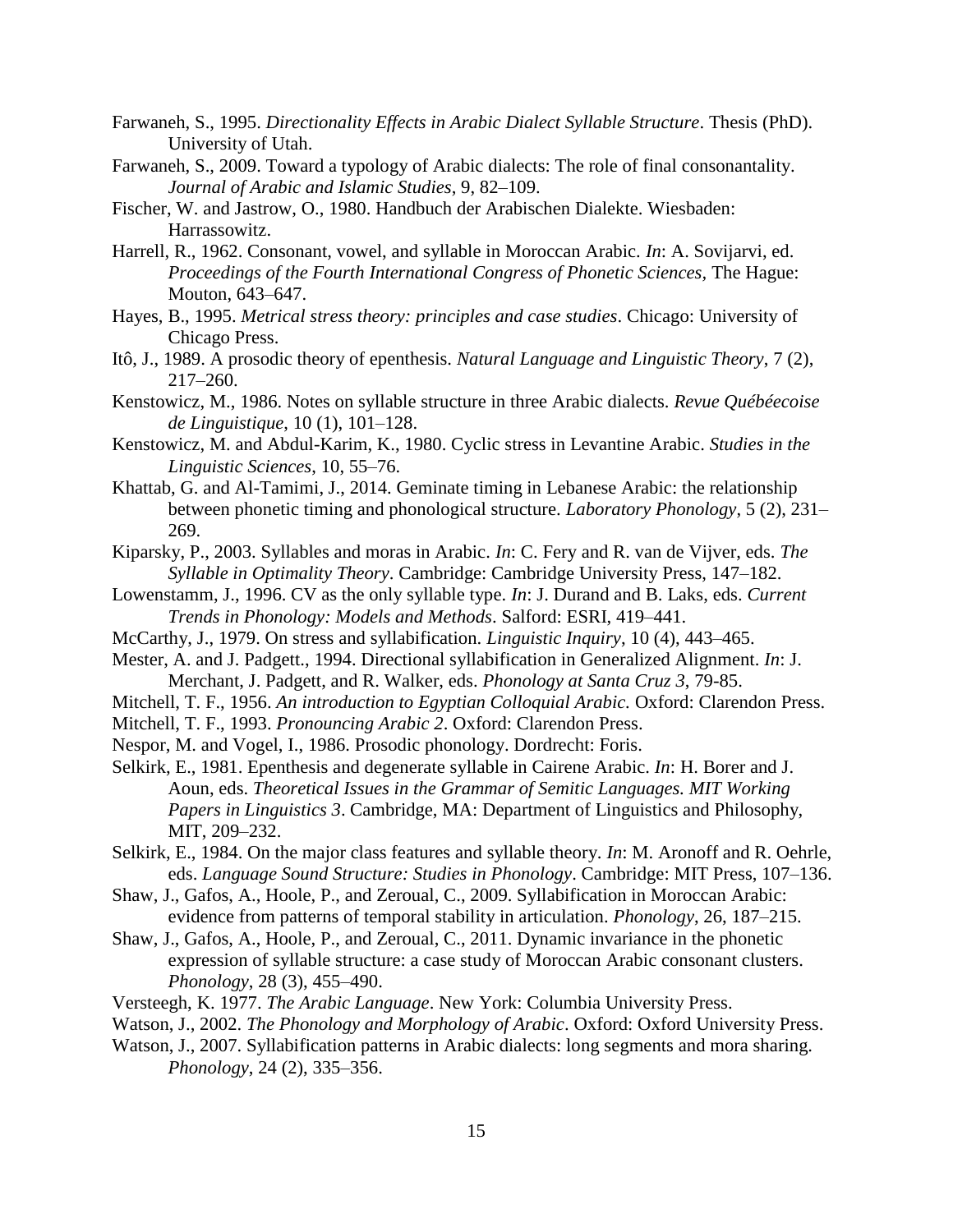# FURTHER READING

Mitchell, T. F., 1993. *Pronouncing Arabic 2*. Oxford: Clarendon Press. A descriptive overview of the sound systems of a number of different varieties of Arabic, comparing phoneme systems, phonotactics, word stress, and intonation.

Watson, J., 2002. *The Phonology and Morphology of Arabic*. Oxford: Oxford University Press. A discussion of Arabic phonology within a generative framework, focusing mainly on the comparison of San'ani and Cairene.

Kiparsky, P., 2003. Syllables and moras in Arabic. *In*: C. Fery and R. van de Vijver, eds. *The Syllable in Optimality Theory*. Cambridge: Cambridge University Press, 147–182. A proposal for a typology of the syllable structure-related differences among various Arabic dialects.